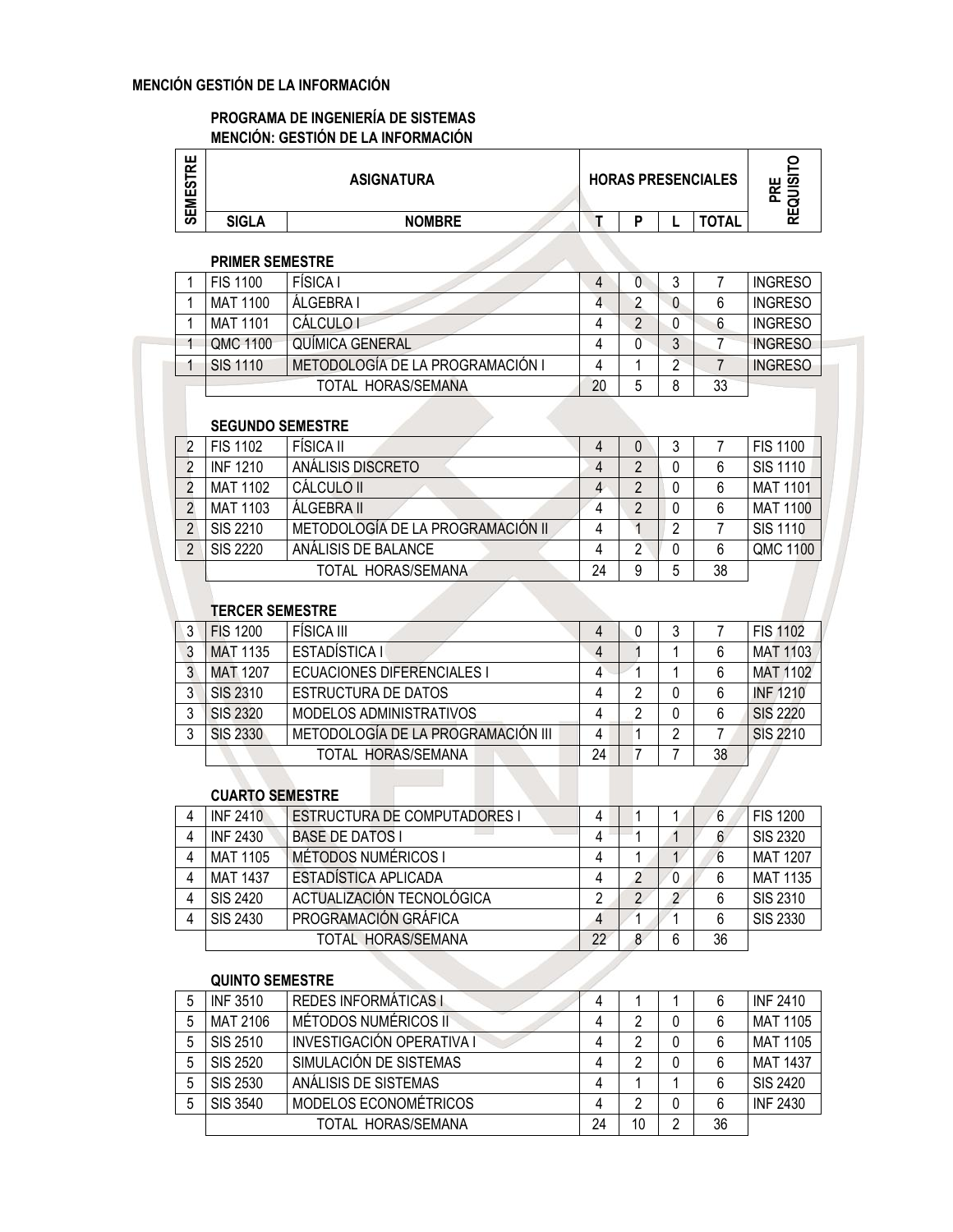### SEXTO SEMESTRE

| 6 | <b>INF 3520</b> | <b>BASE DE DATOS II</b>                       |    |   |          |    | <b>INF 3510</b> |
|---|-----------------|-----------------------------------------------|----|---|----------|----|-----------------|
| 6 | SIS 2610        | INVESTIGACIÓN OPERATIVA II                    |    | 2 | 0        | 6  | SIS 2510        |
| 6 | SIS 3620        | INGENIERÍA DE SISTEMAS I                      |    |   | 0        |    | SIS 2530        |
| 6 | SIS 3630        | <b>DINÁMICA DE SISTEMAS I</b>                 |    |   |          |    | <b>SIS 2520</b> |
| 6 | SIS 3640        | PLANIFICACIÓN Y CONTROL DE LA<br>PRODUCCIÓN I |    | っ | $\Omega$ | 6  | SIS 3540        |
| 6 | SIS 3651        | DISEÑO DE SISTEMAS I                          | 4  |   |          | 6  | <b>SIS 2530</b> |
|   |                 | TOTAL HORAS/SEMANA                            | 24 | 9 | 3        | 36 |                 |

## SÉPTIMO SEMESTRE

| <b>INF 3620</b>   | REDES INFORMÁTICAS II               |    |    | b  | SIS 3651        |
|-------------------|-------------------------------------|----|----|----|-----------------|
| SIS 2740          | PROYECTOS DE INGENIERÍA DE SISTEMAS |    |    | 6  | SIS 3640        |
| SIS 3720          | INGENIERÍA DE SISTEMAS II           |    |    | 6  | <b>SIS 3620</b> |
| <b>SIS 3730</b>   | EVALUACIÓN DE SISTEMAS              |    |    | 6  | <b>SIS 3630</b> |
| SIS 4710          | METODOLOGÍA DE LA INVESTIGACIÓN     |    | n  | 6  | <b>SIS 2610</b> |
| FLFC <sub>1</sub> | <b>ELECTIVA 1</b>                   |    | n  | 6  |                 |
|                   | TOTAL HORAS/SEMANA                  | 24 | 11 | 36 |                 |

### OCTAVO SEMESTRE

| <b>OUIRVO ULIVILUIINE</b> |                             |    |   |    |                 |
|---------------------------|-----------------------------|----|---|----|-----------------|
| SIS 2820                  | <b>GESTION DE PROYECTOS</b> |    |   |    | SIS 2740        |
| SIS 2830                  | <b>GESTIÓN DE CALIDAD</b>   |    |   |    | <b>SIS 3720</b> |
| SIS 3810                  | TALLER DE GRADUACIÓN I      |    |   |    | SIS 4710        |
| SIS 3841                  | DISEÑO DE SISTEMAS II       |    |   |    | <b>SIS 3651</b> |
| $F$ LEC 2                 | ELECTIVA 2                  |    |   |    |                 |
|                           | TOTAL HORAS/SEMANA          | 20 | 6 | 27 |                 |

#### NOVENO SEMESTRE

| 9 | <b>INF 2720</b> | INGENIERÍA DE SOFTWARE I  |    |   |   |    | <b>SIS 3841</b> |
|---|-----------------|---------------------------|----|---|---|----|-----------------|
| 9 | <b>SIS 3910</b> | TALLER DE GRADUACIÓN II   |    |   |   |    | <b>SIS 3810</b> |
| 9 | <b>SIS 3930</b> | AUDITORÍA DE SISTEMAS     |    |   |   |    | <b>SIS 2830</b> |
| 9 | <b>SIS 4920</b> | PRÁCTICAS EN LA INDUSTRIA |    | 2 |   |    | <b>SIS 3810</b> |
| 9 | <b>SIS 4940</b> | <b>REALIDAD NACIONAL</b>  |    | 0 |   |    | <b>SIS 2830</b> |
|   |                 | TOTAL HORAS/SEMANA        | 14 | 4 | 2 | 20 |                 |
|   |                 |                           |    |   |   |    |                 |
|   | DÉCIMO SEMESTRE |                           |    |   |   |    |                 |

# DÉCIMO SEMESTRE

|    | <b>DÉCIMO SEMESTRE</b> |                    |  |  |          |
|----|------------------------|--------------------|--|--|----------|
| 10 | SIS 5100               | <b>GRADUACIÓN</b>  |  |  | SIS 3910 |
|    |                        | TOTAL HORAS/SEMANA |  |  |          |

# TOTAL PROGRAMA

| TOTAL PROGRAMA              | 3960 | 1380 | 700 | 6040 |
|-----------------------------|------|------|-----|------|
| TOTAL PROGRAMA HORAS/SEMANA | 198  | 69   | 35  | 302  |
|                             |      |      |     |      |

| <b>ELECTIVAS</b> |                                                    |   | P |   | <b>TOTAL   PRE REQ.</b> |
|------------------|----------------------------------------------------|---|---|---|-------------------------|
| <b>INF 2710</b>  | SEGURIDAD DE SISTEMAS INFORMÁTICOS                 | 3 |   | 5 | <b>INF 3620</b>         |
| <b>INF 3711</b>  | RECUPERACIÓN DE LA INFORMACIÓN                     | 4 | 2 | 6 | <b>SIS 3841</b>         |
| <b>INF 3731</b>  | INTELIGENCIA ARTIFICIAL I                          | 4 |   | 6 | <b>INF 3520</b>         |
| <b>INF 3911</b>  | DESARROLLO DE APLICACIONES WEB                     | 4 |   | 6 | SIS 3651                |
| SIS 3701         | <b>REINGENIERÍA</b>                                | 4 | 2 | 6 | SIS 2740                |
| SIS 3731         | SUPERACIÓN Y POSICIONAMIENTO<br><b>PROFESIONAL</b> | 4 | 2 | 6 | SIS 3620                |